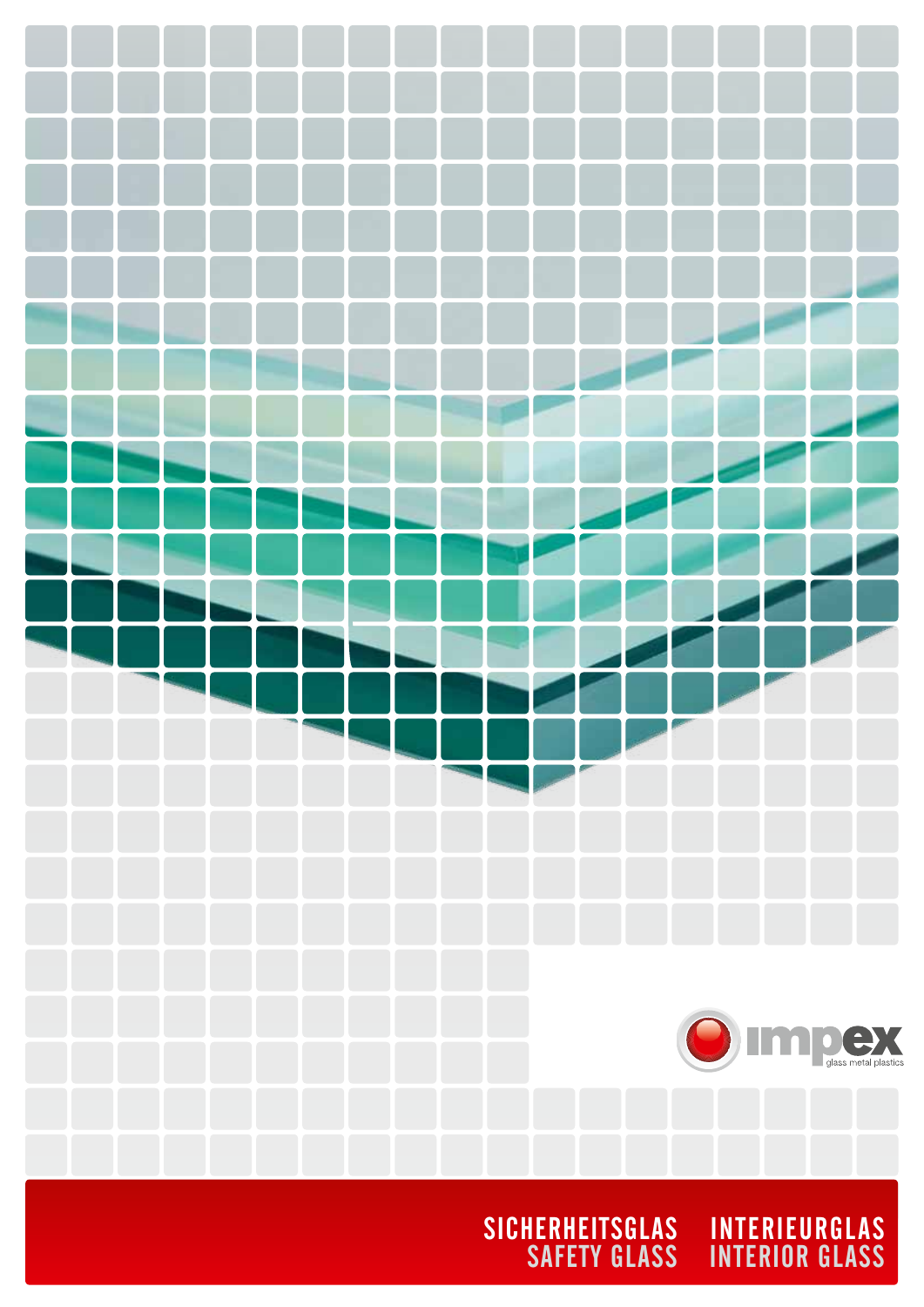

# **PHILOSOPHIE**



Impex ist spezialisiert auf den Vertrieb von Sicherheitsund Interieur-Glas. Über unser Netzwerk aus renommierten europäischen Glasproduzenten beliefern wir Unternehmen aus dem metall- und glasverarbeitenden Gewerbe sowie Unternehmen aus der Beleuchtungs- und Möbelindustrie.

Jedes einzelne Werk ist auf spezifische Glasbearbeitungsprozesse ausgerichtet und daher hoch spezialisiert. Wir kennen das Equipment und die Stärken jedes einzelnen Werkes und wissen wo eine Produktion am effektivstem durchgeführt werden kann. So sondieren wir unsere Werke bereits im Vorfeld nach internen Kriterien wie Durchführbarkeit, Kosteneffizienz und Produktionszeitplan und steigern somit die Produktivität.

## Philosophy

Impex is specializing in distribution of safety and interior glass. Through our network of prestigious glass factories we are supplying companies of glass- and metalworking as well as lighting and furnishing industry.

Each plant is focused on specific glass processing and thus highgrade specialized. We have detailed knowledge of the equipment and the strength of each plant and know where productions can be achieved most effectively. Thus we are scouting glass factories in advance according to internal criteria like feasibility, cost efficiency and leading time and enhance productivity.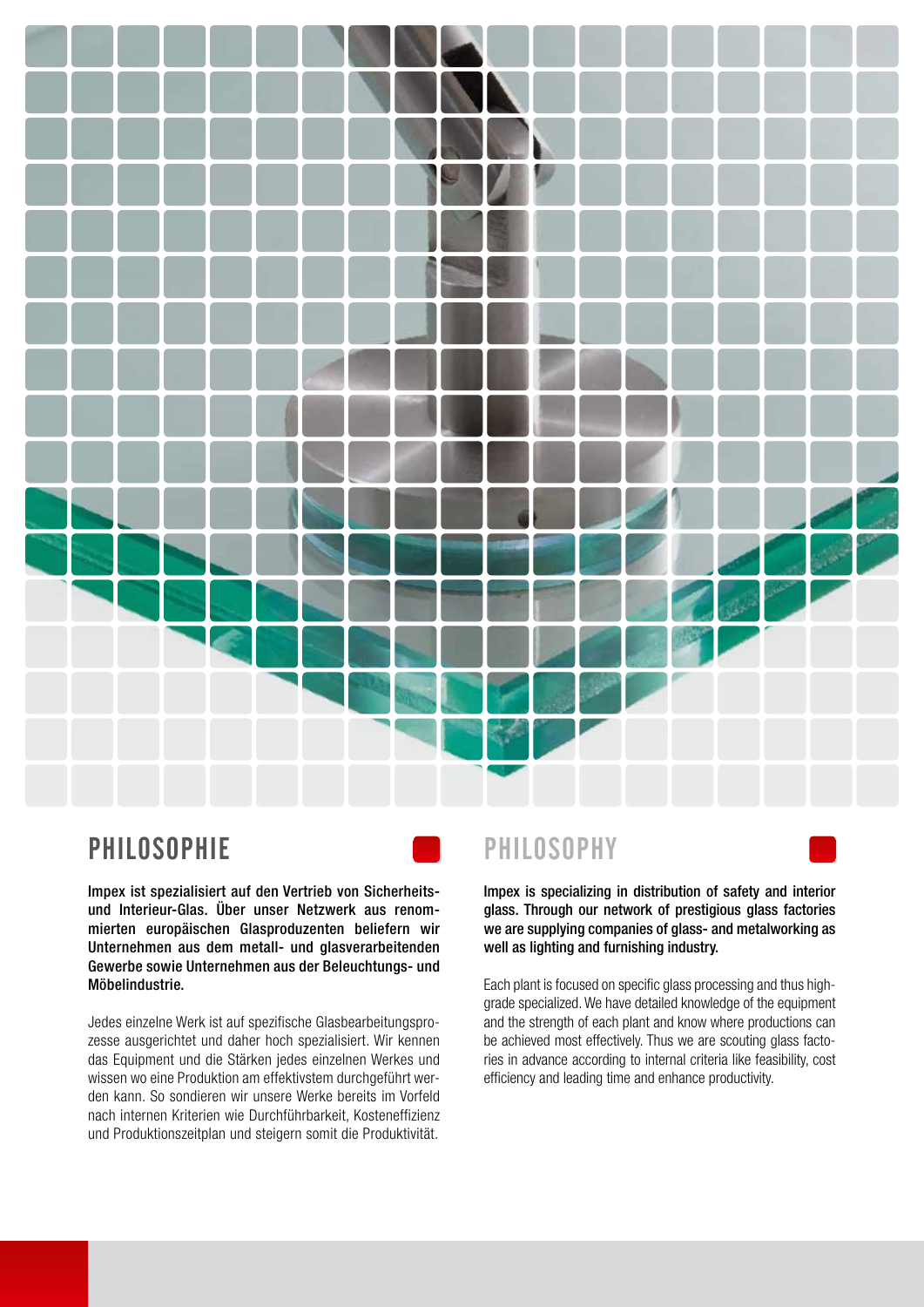

# **QUALITÄT**

Jede Produktionsstätte ist mit modernsten Maschinen ausgerüstet, die von hochqualifizierten Mitarbeitern bedient werden. Alle Werke sind nach ISO 9001 zertifiziert und unterliegen strengen externen als auch internen Kontrollen. Die Produktion von Sicherheitsglas erfolgt ausschließlich nach aktuell gültigen europäischen Normen. Produktqualität auf höchstem Niveau ist bei uns kein Kriterium sondern Voraussetzung.

# **VERSAND**



Bearbeitete Flachgläser werden auf retournierbaren Metall-A-Gestellen oder auf Einweg-Holz-A-Gestellen transportsicher verpackt und per LKW europaweit ausgeliefert.

# **QUALITY**

Each plant is equipped with most-modern machinery, which is controlled by highly qualified staff. All our plants are certified according to ISO 9001 and are subject to strict internal and external supervision. Production of safety glass is carried out according to current European standards. Outstanding quality of products is not a criterion for us, it is precondition.

# **LOGISTICS**



Processed float glasses are packed safely on returnable metal –A-racks or on disposable wooden A-racks and are delivered by trucks all over Europe.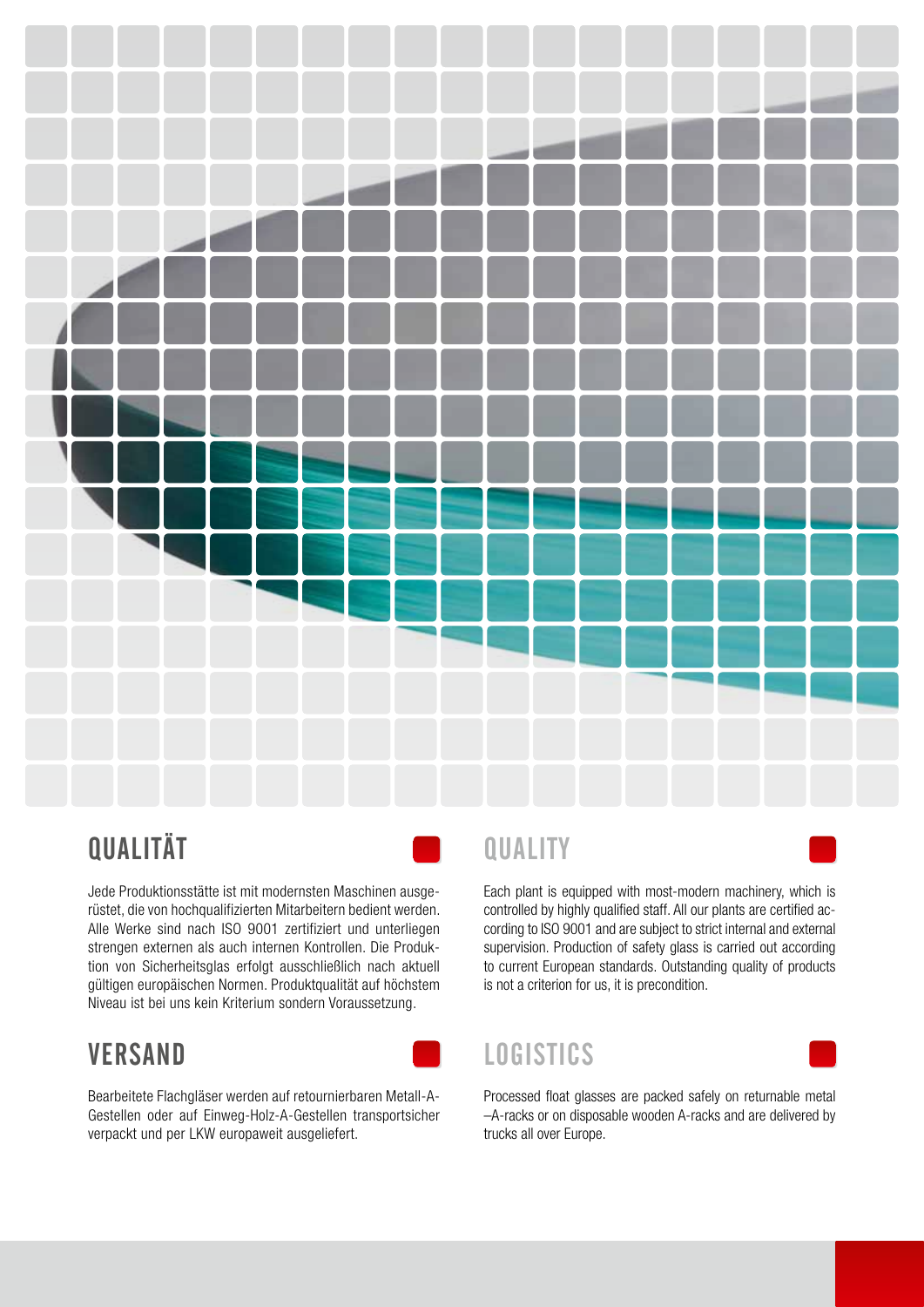

# ESG Einscheibensicherheitsglas

Tempered safety glass

## TVG Teilvorgespanntes Glas Heat strengthened glass

# **OUALITÄT**

Einscheibensicherheitsglas und teilvorgespanntes Glas werden nach den europäischen Normen EN 12160 und EN1863-1 produziert und mit CE-Kennzeichen versehen.

## ESG-H/HST Heat Soak Test

Um das Risiko von Spontanbruch zu minimieren, können Heißlagerungs-Tests durchgeführt werden.

#### **QUALITY**

Tempered and heat strengthened safety glass is produced according to european standards EN12160 and EN1863-1 and ist conformity to EN standards is indicated by the CE mark.

CE

## ESG-H/HST Heat Soak Test

To minimize the risk of spontaneous breakage of heat treated glass, the Heat-Soak-Test is offered.





#### SIEBDRUCK GLAS Emailliertes Glas

Neben einer großen Palette an Standard Siebdruck-Mustern und Standard-Farben bieten wir auch Muster und Farben nach Kundenwunsch an.

Min. Abmessungen: 500 x 500 mm Max. Abmessungen: 2400 x 4500 mm



#### Screen-printed glass ENAMELED GLASS

We offer a wide range of standard patterns and colors, as well as custom options to correspond with the wishes of our clients.

Min. Dimension: 500 x 500 mm Max. Dimension: 2400 x 4500 mm

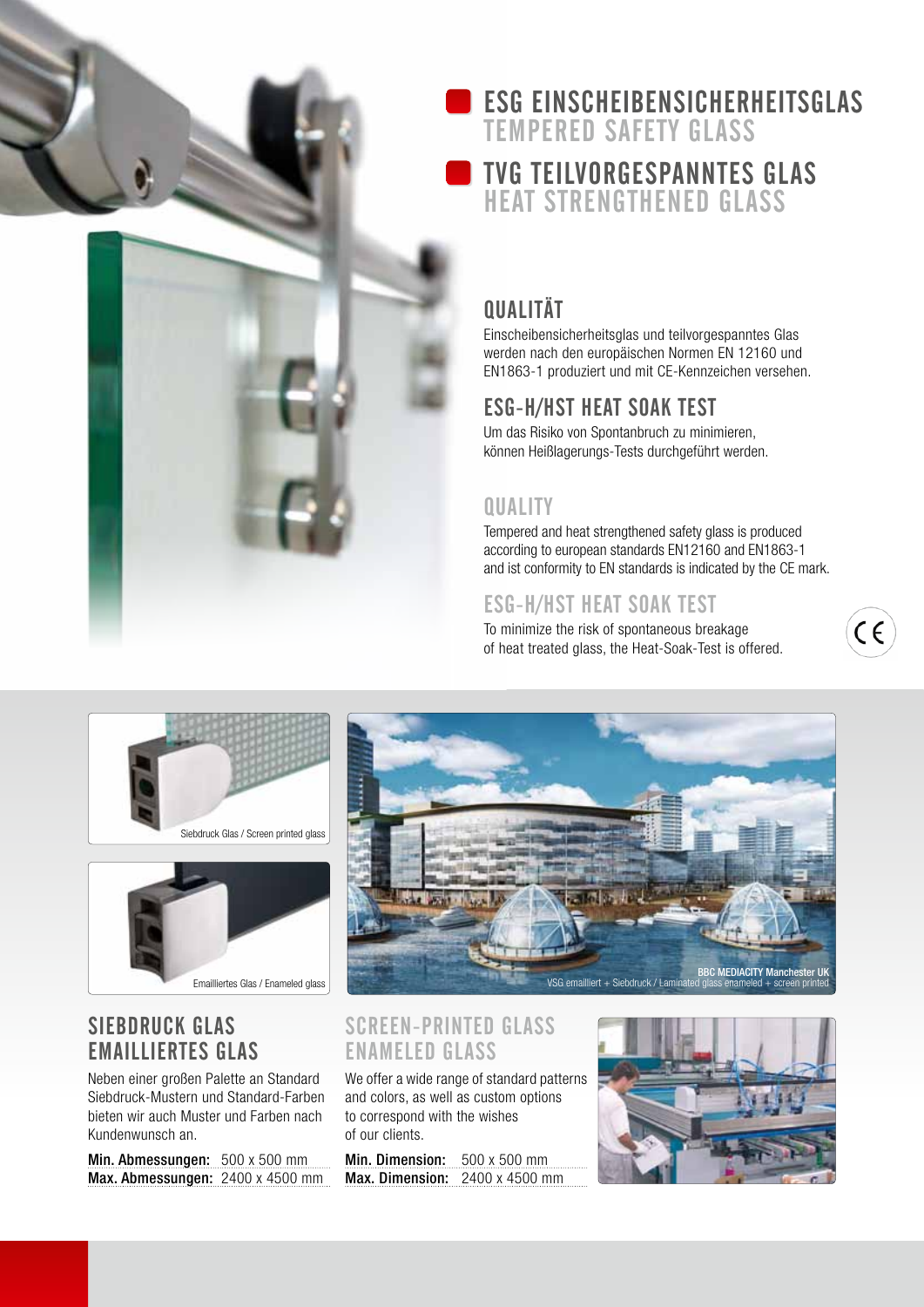#### VSG -Verbundsicherheitsglas Laminated safety glass

## **QUALITÄT**

VSG-Verbundsicherheitsglas wird nach EN12543-1 und EN12543-2 produziert und ist mit CE-Kennzeichen versehen. Höchste Produktqualität wird sowohl durch interne als auch externe Kontrollen garantiert.

### **QUALITY**

Laminated safety glass is produced according to EN12543-1 and EN12543-2. Its conformity to EN standards is indicated by CE mark. Top quality of our products is assured through internal and external supervision.





#### **TYPEN**

VSG/ESG VSG/TVG VSG Color VSG Schallschutz VSG Begehbar VSG Durchbruch EN356 VSG Beschuss EN1063

Min. Abmessungen: 150 x 150 mm Max. Abmessungen: 2600 x 4500 mm



 $\epsilon$ 

#### **TYPES**

Laminated glass/tempered glass Laminated glass/heat strengthened glass Laminated glass color Laminated glass soundproofing Laminated glass walk-on Laminated glass anti-burglary EN356 Laminated glass anti-projectile EN1063

Min. Dimension: 150 x 150 mm Max. Dimension: 2600 x 4500 mm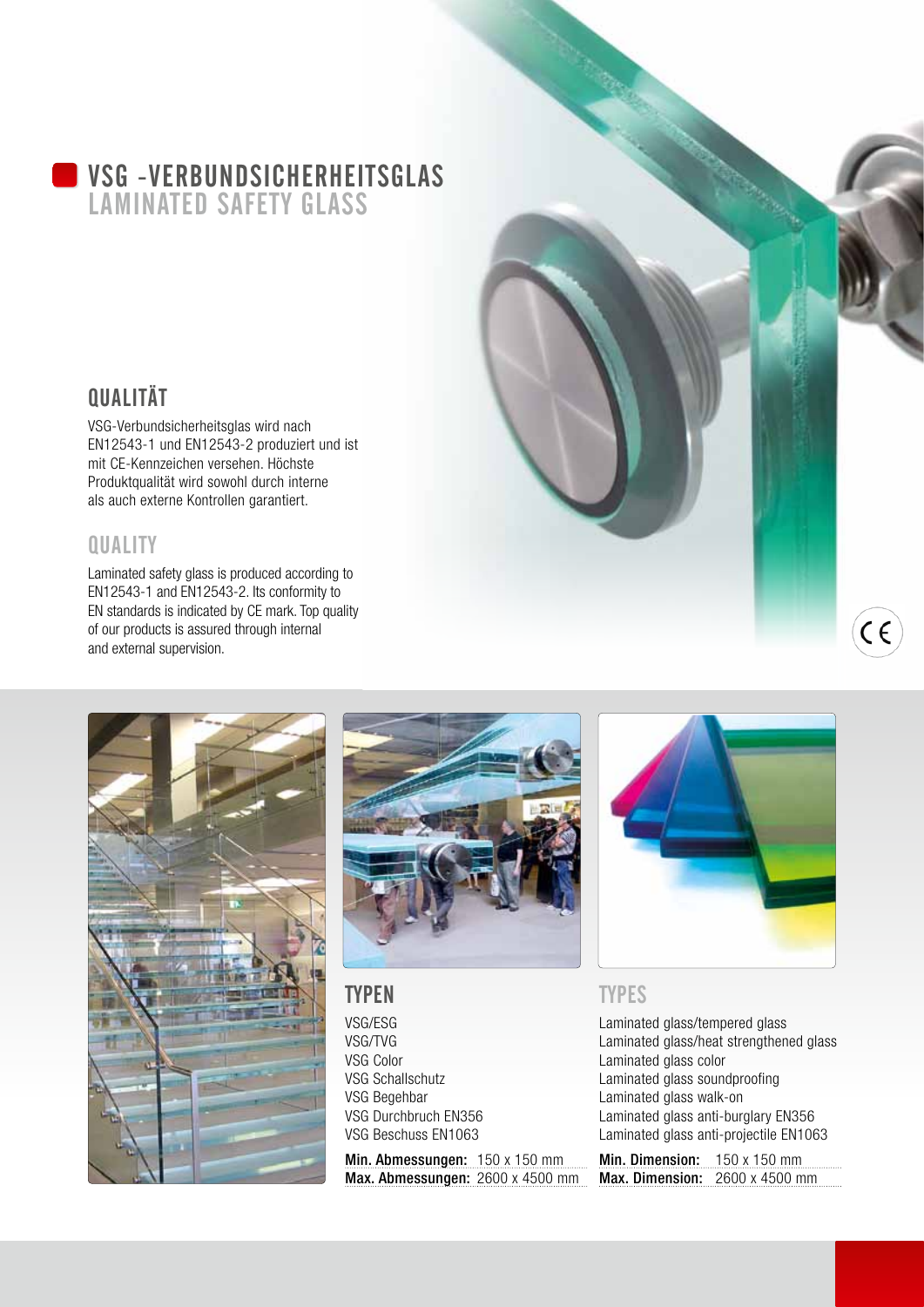

Ausgangsprodukt aller bearbeiteten Gläser sind hochwertige Basisgläser weltweit führender Glashütten. Auf CNC-gesteuerten Zuschnittanlagen werden Gläser millimetergenau konfektioniert und danach auf manuellen und CNC-gesteuerten Anlagen nach Kundenskizze bearbeitet. Ein hochmoderner Maschinenpark eröffnet beinahe unbegrenzte Bearbeitungsmöglichkeiten auf höchstem Qualitätsniveau.

The basic of processed glass is premium quality glass of world leading glass factories. On CNC controlled cutting tables glasses are cut to size accurate to the millimetre and afterwards processed by CNC controlled or manual equipment according to customers requirements. Advanced machine equipment opens nearly unlimited possibilities of glass processing on highest quality level.

#### Basisglas

| Floatglas klar und farbig                                                                                                                                                                                                     |
|-------------------------------------------------------------------------------------------------------------------------------------------------------------------------------------------------------------------------------|
| Floatglas extraweiss                                                                                                                                                                                                          |
| Satinatoglas klar und farbig                                                                                                                                                                                                  |
| Spiegel klar und farbig                                                                                                                                                                                                       |
| Konkav- und Konvexspiegel                                                                                                                                                                                                     |
| Gussglas                                                                                                                                                                                                                      |
| Lackierte Gläser                                                                                                                                                                                                              |
| Opalgläser                                                                                                                                                                                                                    |
| Drahtglas experiences and the contract of the contract of the contract of the contract of the contract of the contract of the contract of the contract of the contract of the contract of the contract of the contract of the |
| Hitzebeständige Gläser                                                                                                                                                                                                        |
| Glasrohre und Stäbe                                                                                                                                                                                                           |

#### Basic glass

| Floatglass clear and tinted                                                                                                                                                                                                   |
|-------------------------------------------------------------------------------------------------------------------------------------------------------------------------------------------------------------------------------|
| Floatglass extrawhite low iron                                                                                                                                                                                                |
| Etched glass clear and tinted                                                                                                                                                                                                 |
| Mirror clear and tinted                                                                                                                                                                                                       |
| Concave and convex mirrors                                                                                                                                                                                                    |
| Patterned glass                                                                                                                                                                                                               |
| Painted glass entertainment and all the paintings of the state of the state of the state of the state of the state of the state of the state of the state of the state of the state of the state of the state of the state of |
| Opal glass                                                                                                                                                                                                                    |
| Wired glass                                                                                                                                                                                                                   |
| Heat-resistant glass                                                                                                                                                                                                          |
| Glass tubes and rods                                                                                                                                                                                                          |
|                                                                                                                                                                                                                               |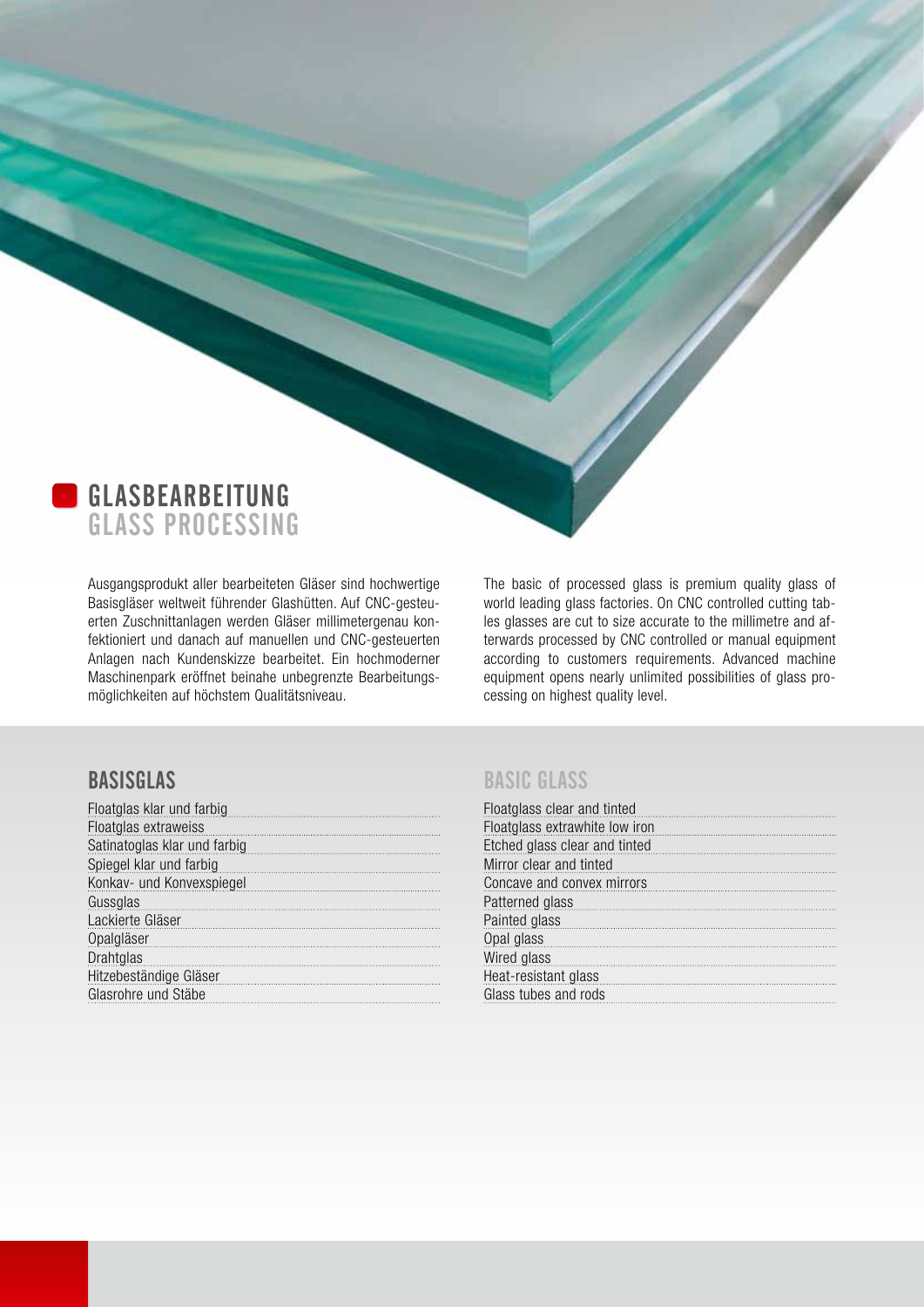# BEARBEITUNGSMÖGLICHKEITEN

| Schleifen                     |
|-------------------------------|
| Polieren                      |
| Facettieren / Gehrungsschliff |
| C-Kante                       |
| OG-Kante                      |
| Stufenfräsungen               |
| <b>Bohren</b>                 |
| Fräsen                        |
| Härten (ESG, TVG)             |
| Laminieren (VSG)              |
| Sandstrahlen                  |
| Bedrucken                     |
| Biegen                        |
| Rillenschliff                 |
| UV-Kleben                     |
| Wasserstrahlschneiden         |
|                               |

#### TYPES OF PROCESSING

| Grinding          |
|-------------------|
| Polishing         |
| <b>Bevelling</b>  |
| C-Edge            |
| OG-Edge           |
| Step-milling      |
| Drilling          |
| Milling           |
| Tempering         |
| Laminating        |
| Sandblasting      |
| Printing          |
|                   |
| Bending           |
| Engraving         |
| UV-bonding        |
| Water-jet cutting |